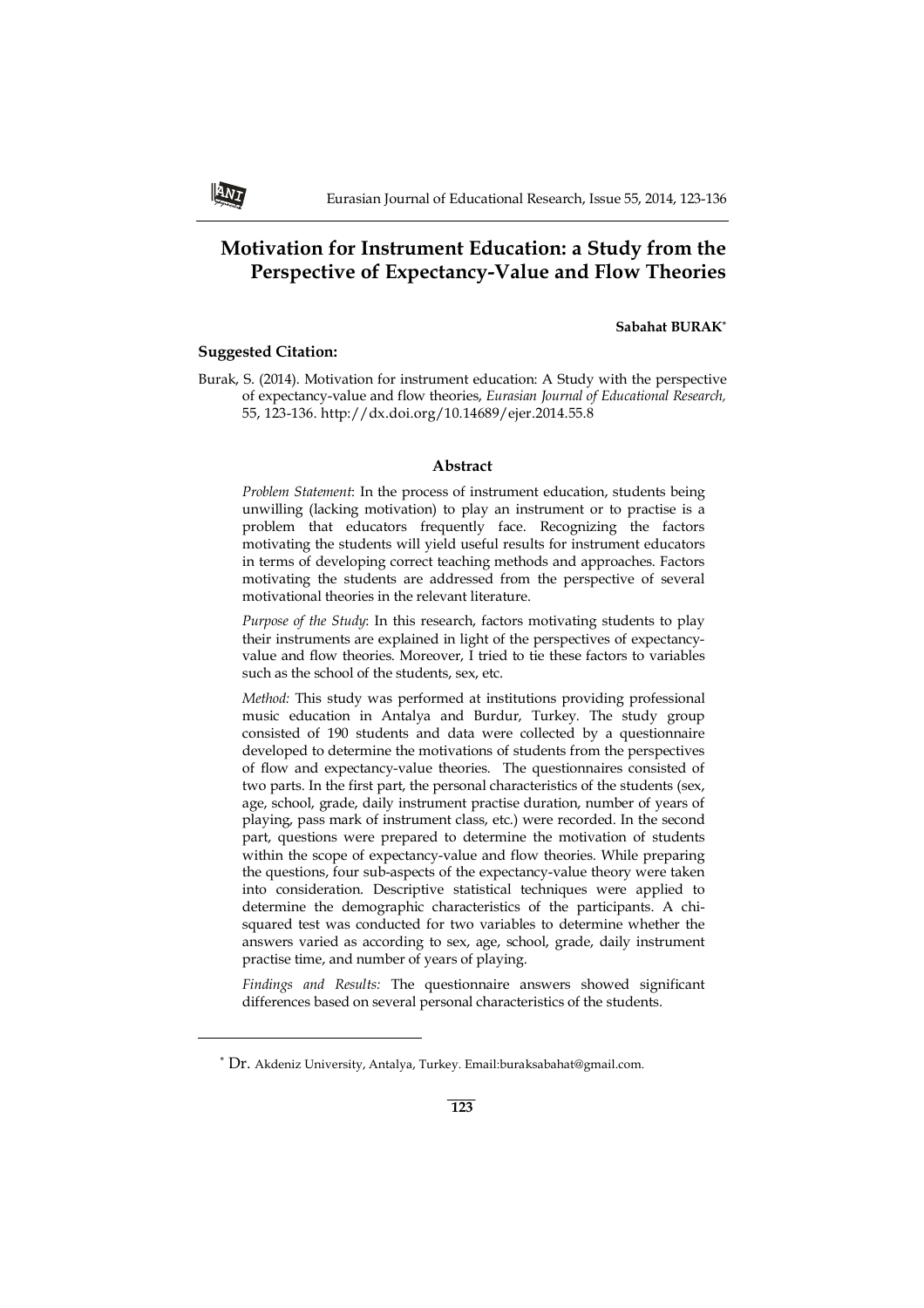# **124** *Sabahat Burak*

*Conclusions and Recommendations:* Instrument educators should observe of the abilities of their students to motivate them and increase their daily practise time and success. Educators should be careful about giving instructions in accordance with the levels of their students.

*Keywords:* Instrument education, motivation, expectancy-value, flow

This study focuses on using the correct teaching techniques to instruct students at playing instruments and getting students to adopt a habit of conscious practise. In addition, student lacking willingness (motivation) to play and instrument or practise is a problem that instrument educators frequently face. Recognizing factors motivating the students creates useful results for instrument educators in terms of developing correct teaching methods and approaches. Factors motivating the students are addressed from the perspective of several motivation theories in the relevant literature.

## *Expectancy-Value Theory*

Theories have been developed relating to achievement motivation to try to explain which tasks are preferentially selected by people. These theories also investigate how people make efforts to achieve their goals. There are many motivating factors and theories that explain these factors. According to expectancyvalue theory, the choice of task determines a person's performance and effort, perception about how well this person performs this task and his/her esteem about the task (Wigfield & Eccles, 2000). With regards to the expectancy-value theory, the expectancy is the probability that behaviour will achieve the aim; the value is the level of significance of that aim (Açıkgöz, 2005, p. 227). According to expectancyvalue theory, individuals may consider many options, compare them with each other and may choose the task that they regard as the highest (and whose realization probability is the highest; Açıkgöz, 2005, p. 228). The person considers tasks to be attractive, easy and logical based on the theory; if he believes that he will accomplish that task, he will be motivated to perform the task. According to another point of view, behaviours of the individual are the outcome of his desires or values and his beliefs are the judgment about the world and himself (Scheibe, 1970). The perception of an individual performing a task is related to the perception about how useful he deems the task to be in the future. For a student to be motivated to complete a task, he needs to value and place emphasis on the outcome. Furthermore, the student needs to believe in achieving the task at that time or in the future. Wigfield and Eccless (2000) discuss that these definitions may be compared with very similar definitions. For instance, Bandura (1997) addressed the concept of expectancy while addressing self-efficacy. This author distinguished efficacy expectancies or the belief that a person will complete a task and outcome expectancies or beliefs that efforts will translate into the desired outcome. Bandura (1997) expressed that expectancyvalue theorists are interested in outcome expectancy in the models they develop. These individuals see the models as an aim relating to the future and they present data predicting expectancies of efficacy relating to performance and choice of the person more than outcome expectancies (Wigfield & Eccless, 2000, p.70).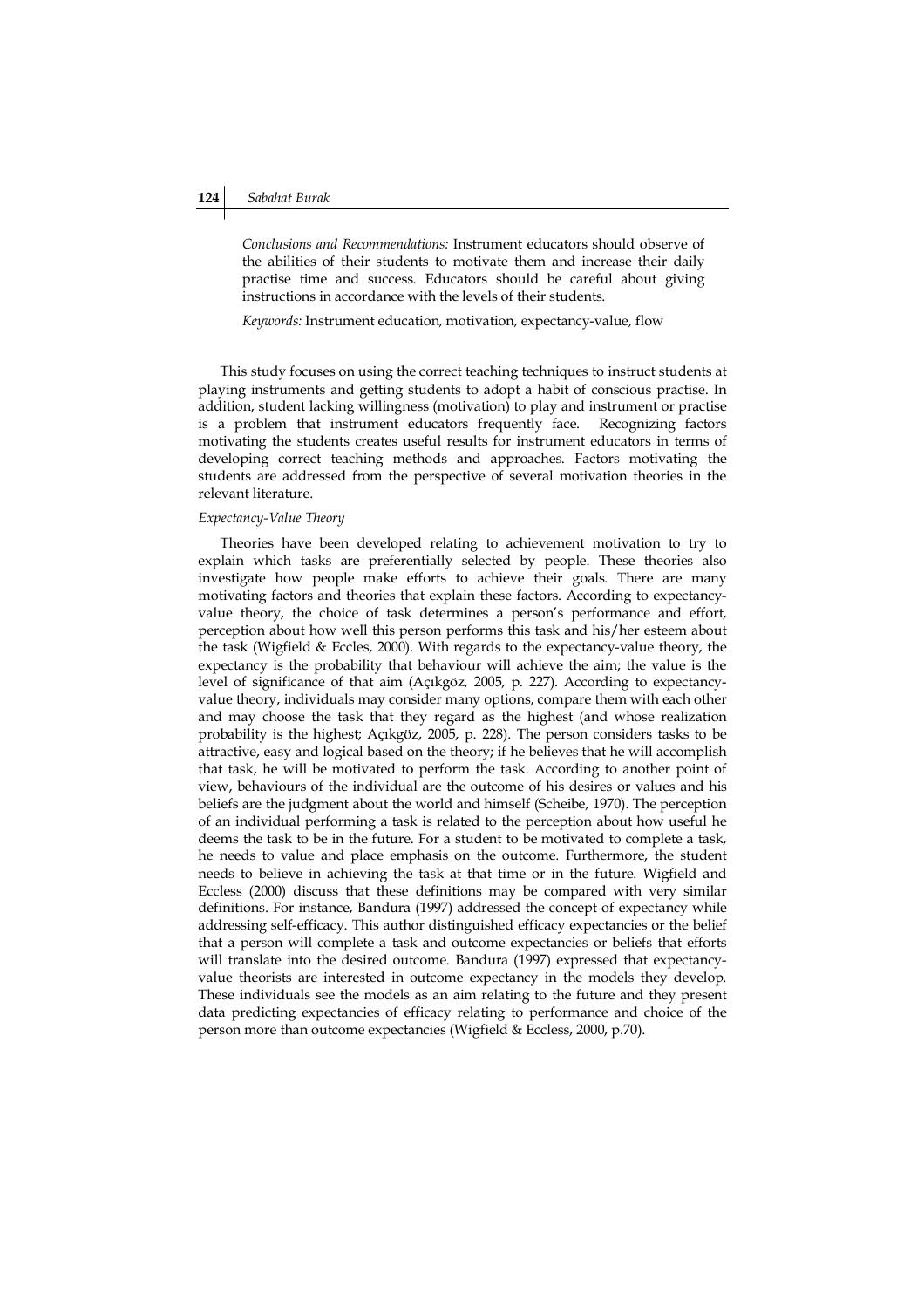Studies in fields other than music show that students decide which fields are significant to them at a very young age and make judgments about their efficacies for a particular task (Wigfield 1994; Wigfield & Eccless, 1992). In a study conducted in expectancy-value theory in music education, 133 instrument students participated. The ages of the students ranged between 7 and 9 years and all of the students were in at the beginning stages of playing instruments. The study concluded that the students' expectancies and the values that they placed on music education were the elements that determined their progression in music. Although students in the study group had not yet started music education, they expressed clear expectations and values about music education. Students showed specific levels of interest in learning to play instruments and were conscious of the costs required to be engaged in music. The students were also aware of being good at music and the benefits of music for short-term and long-term goals. While many students considered music to be a sport, hobby or other means of entertainment, the significant majority of students were interested in music intrinsically. However, students do not view music as a career field for the future. It was understood that the intrinsic motivation levels of some students were low; these students they were aware of the benefits of being successful at music for their overall education. Although being engaged in music is useful for the vast majority of students, it is not a very likely significant occupation for the future. Few students considered music as a career field. Another interesting finding of the study is the relationship between the comments of students learning to play an instrument and their musical performances over the last 9 months. Students stating that they would play their instrument for a few years showed the least progress, no matter how long they practised at home; students indicating that they would continue to play their instruments achieved the highest performance levels (McPherson, 2000). Expectancy-value theory constitutes an important aspect of studies on motivation (Pintrich & Schunk, 1996; Barry, 2007) and has four subaspects:

*Attainment Value* relates to the importance that a student places on accomplishing a particular task (Barry, 2007). This term refers to how important a student believes it is to do well on a task (O'Neill & McPherson, 2002). Here, the value that a student places on the outcome of the task is in question. For instance, if the student wants to be regarded as a good musician by his friends, he will be motivated to play at a concert; the student lacking such motivation will not be similarly prompted to participate in a concert. A student desiring to be a good musician will consider playing his instrument as a way to reach this aim and will be motivated to practise.

*Intrinsic Motivation* describes the personal enjoyment and satisfaction that a student derives from making music (Barry, 2007). This term can also be described as the feeling of enjoyment that an instrumentalist has when performing for the sheer pleasure of making music (O'Neill & McPherson, 2002). For instance, students playing instruments since they enjoy the sound of instruments (as opposed to being concerned about grades or other external stimuli) have intrinsic motivation; these students love and enjoys the task whatever it is.

*Extrinsic motivation* refers to being interested in music to achieve an aim not having a direct relation to the musical performance. O'Neill and McPherson (2002) describe extrinsic motivation as the extrinsic utility value of learning. Here, the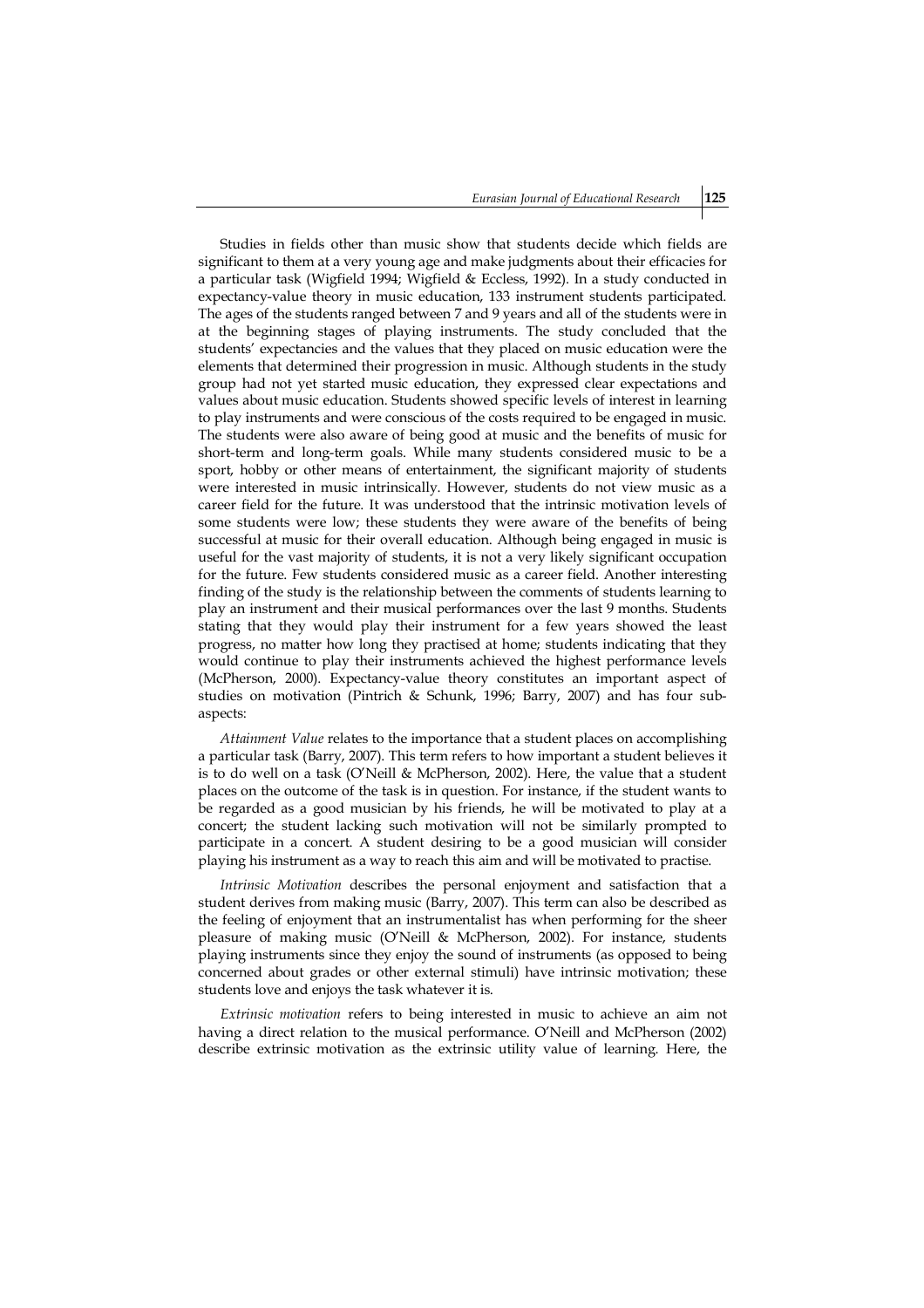important aspect is the extrinsic benefits of playing the instrument and importance attributed to these benefits by the student. These extrinsic benefits may be targets for future, such as career choices. For instance, practising an instrument for the purpose of obtaining a passing mark, external awards and compliments of parents or teachers without enjoying the process of making music shows that a student has extrinsic motivation. While extrinsic motivation is deemed necessary and useful for some cases in education, excessive use of extrinsic motivation may occasionally cause unfavourable situations. The student may depend on extrinsic stimuli such as awards, marks or compliment to be engaged in music; when these stimuli disappear, interest may disappear, too.

*Perceived Cost* The perceived negative aspects of learning an instrument such as the amount of practise required for continual improvement are defined as the perceived cost of engaging in the activity. Children may decide that the cost of practising every day is not worth the effort, because it does not leave sufficient time for other activities in their life, such as sports (O'Neill & McPherson, 2002).

# *Flow Theory*

Another theory we investigate by examining theories of motivation for instrument education is the theory of flow developed by Csikszentmihalyi. Csikszentmihalyi (1990) questioned the happiness of life; his theory expressed that being happy started at the point that the person established control over his conscious. Experiences that we feel when our actions are under our control and we feel great pleasure performing tasks are called optimal experiences (Csikszentmihalyi 1990; Özşahin, 2003). An optimal experience is recognized as the most important part of Csikszentmihalyi's theory. It is necessary to achieve a balance between the level of difficulty perceived for a task and the efficacy of skills of the person to achieve that task to experience. (O'Neill & McPherson, 2002). Achieving a balance between the task and skill by definition means that the individual finds that the task is pleasant and is motivated to complete that task. Failing to achieve a balance between the level of difficulty of the task and the level of skill leads to negative outcomes in terms of motivation. If the task is very easy and the level of skill is very high, boredom will ensue. If, on the other hand, the task is very difficult and the level of skill required is very low, anxiety will arise. If the task is easy and the level of skill is low, apathy will become evident. If the level of challenge of the task and the level of skill are both high, flow will occur (O'Neill & McPherson 2002; Özşahin, 2003). Balance between skill and challenge occurs consistently during a period of education. For instance, a student beginning to play an instrument may have difficulty perceiving the skills taught at the beginning. Anxiety may arise since he will not consider his level of skill to be sufficient to play at the level instructed by the teacher. As he practises, he will dominate the study and flow will occur while practising. Then, once he learns very well and exceeds the level of skill, he will get bored with practising and lose the motivation to practise.

The following criteria are required for flow: activities requiring skill that compel the person, clear goals and feedback, concentration on the task at hand, sense of control, loss of self consciousness and transformation of time. Although the theory of flow is discussed as one of the theories of motivation, the flow process is the most ideal learning environment based on the theory. As a result, when individuals are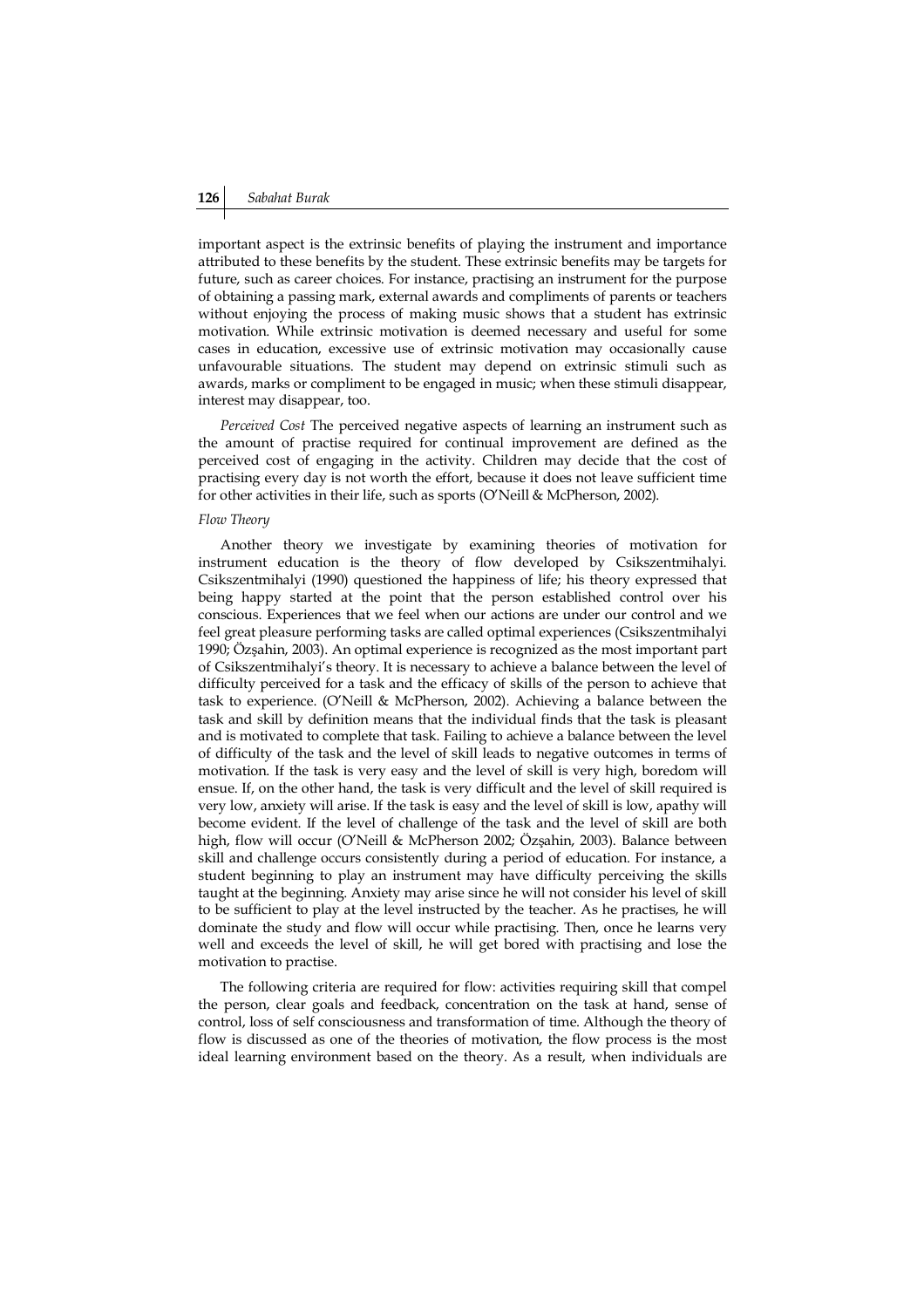faced with a difficult task for which they have highly developed skills, they derive the highest pleasure for that task; their thoughts are in flow without being attached to anything. This case translates into an ideal learning environment based on the theory (Custodero, 2005).

Scientific research about the theory of flow started with the self-reports of adults and adolescents about their daily lives (Csikszentmihalyi, 1975; Csikszentmihalyi & Larson 1984; Csikszentmihalyi & Csikszentmihalyi, 1988; Özşahin, 2003). Additional studies on sports (Jackson & Marsc, 1996) and musical activities (O'Neill, 1999; Custodero, 1999, 2005) also contributed to this field of research. O'Neill (1999) tried to explain the effects of motivational and social factors of instrument students using the process of musical development with the flow model. Custodero (1999) developed a method to observe the flows of students during music activities and examined the flow experiences of music education in early childhood. The flow experiences of students decreased with age. Byrne (2003) analysed the relations between the flow experiences of students and creative products and came to the conclusion that there was a significant relation between musical compositions and flow experiences of university students.

According to the literature, many factors motivating the students are applicable to instrument education. It is important to determine the factors motivating the students in terms of forming the instructional programme and raising the performance level. In this research, I tried to explain the factors motivating the students in terms of expectancy-value and flow theories. Moreover, it was tried to benefit the relation of these factors with variables such as school of students, sex, etc. We believe that revealing these relations will shed light on teaching students how to play instruments and will serve as a resource for future research.

## **Method**

#### *Research Sample*

This study was performed at institutions providing professional music education in Antalya and Burdur, Turkey Country. These schools included the Akdeniz University Faculty of Fine Arts, the Department of Music (FFA), the Turkish Music Conservatory (TMC) and the Western Music Conservatory (A.U. Cons) in Antalya and Mehmet Akif Ersoy University Faculty of Education Department of Music Education (MAKU) in Burdur, Turkey Country. A total of 190 students attending these institutions participated in the study. The demographics of the students are as follows: 53.2% were females and 46.5% were males and 18.9% were between the ages of 17 and 19. Nearly one third ( 28.9%) of students attended the FFA; 12.6% were students of the TMC and 8.4% were students of the Western Music Conservatory. Moreover, 28.9% of students attended until grade 1, 37.4% attended until grade 2, 15.8% attended until grade 3 and 17.9% attended until grade 4. Nearly one quarter (24.7%) of students practise their instruments a minimum of 1 hour per day; 52.1% of students practise for 1–2 hours and 23.2% practise for 3 hours or more per day. About one third (32.6%) of students have been playing an instrument for 0–2 years, 30.5% of students have been playing instruments for 3–5 years, 25.8% of students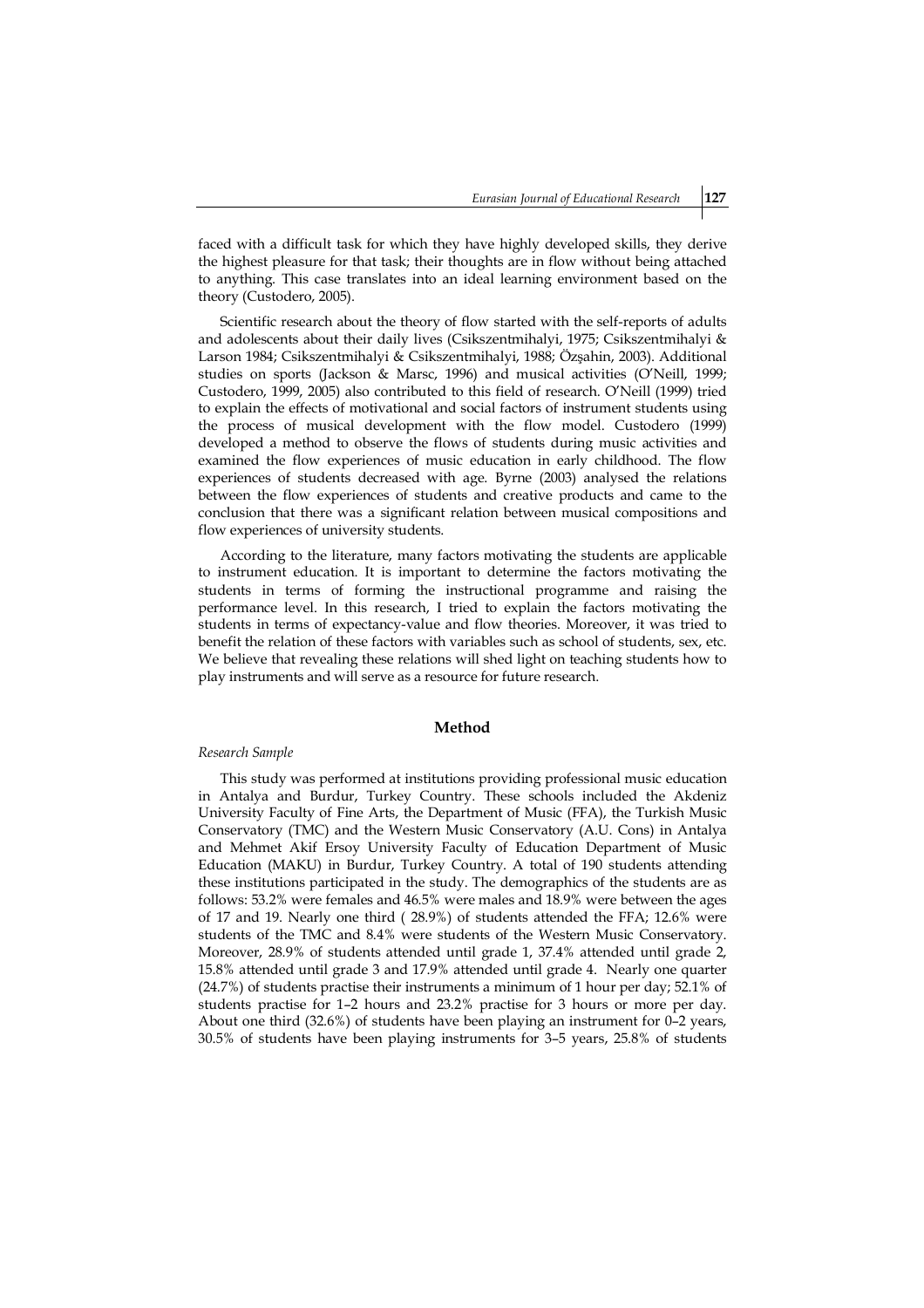have been playing instruments for 6–8 years and11.1% of students have been playing instruments for more than 9 years.

#### *Research Instrument and Procedure*

The data were collected by a questionnaire developed to determine the motivations of the students with respect to their instruments in light of the theories of flow and expectancy value. The questionnaires consisted of two parts. In the first part, personal characteristics such as sex, age, school, grade, daily practise duration, and number of years of playing and pass mark in the instrument class were determined. In the second part, questions were prepared to determine the motivation of students with respect to their instruments within the scope of expectancy-value and flow theories. The Cronbach  $\alpha$  coefficient of the scale was found to be  $\alpha$ =0.719.

#### Table 1

*Factors Motivating Students to Play Instruments* 

| <b>Theory</b>               | <b>Item</b>                                                                                                                              |
|-----------------------------|------------------------------------------------------------------------------------------------------------------------------------------|
| Attainment Value,           | I play the instrument because I want to be regarded a good                                                                               |
| Expectancy-Value Theory     | musician by my friends                                                                                                                   |
| Extrinsic Motivation,       | I play the instrument because I think being a musician will                                                                              |
| Expectancy-Value Theory     | yield good money                                                                                                                         |
| Intrinsic Motivation,       | I play the instrument because I enjoy playing the instrument                                                                             |
| Expectancy-Value Theory     | very much                                                                                                                                |
| Extrinsic Motivation,       | I play the instrument because I think if I am good at playing,                                                                           |
| Expectancy-Value Theory     | I will achieve a good mark                                                                                                               |
| Perceived Cost, Expectancy- | I play the instrument because playing the instrument is a                                                                                |
| Value Theory                | more important occupation for me than daily tasks                                                                                        |
| Theory of Flow              | If the work that I should practise is lower than my level of<br>skill, I don't want to practise because I get bored                      |
| Theory of Flow              | If the work that I should practise is higher than my level of<br>skill, I am very worried and don't want to practise that work           |
| Theory of Flow              | I don't regard playing the instrument at all, because my level<br>of skill is very low and the effort needed to practises is very<br>low |
|                             |                                                                                                                                          |

While preparing the questions, four sub-aspects of the expectancy-value theory were taken into consideration (Barry, 2007, p. 24). These aspects are attainment value, intrinsic motivation, extrinsic motivation and perceived cost. The questionnaire was given by the researcher at the school within class hours. Eight scales that were missing or completed incorrectly were not included in the study.

#### *Data Analysis*

Descriptive statistical techniques were applied to determine the demographic characteristics of the participants. A chi-squared test was conducted for two variables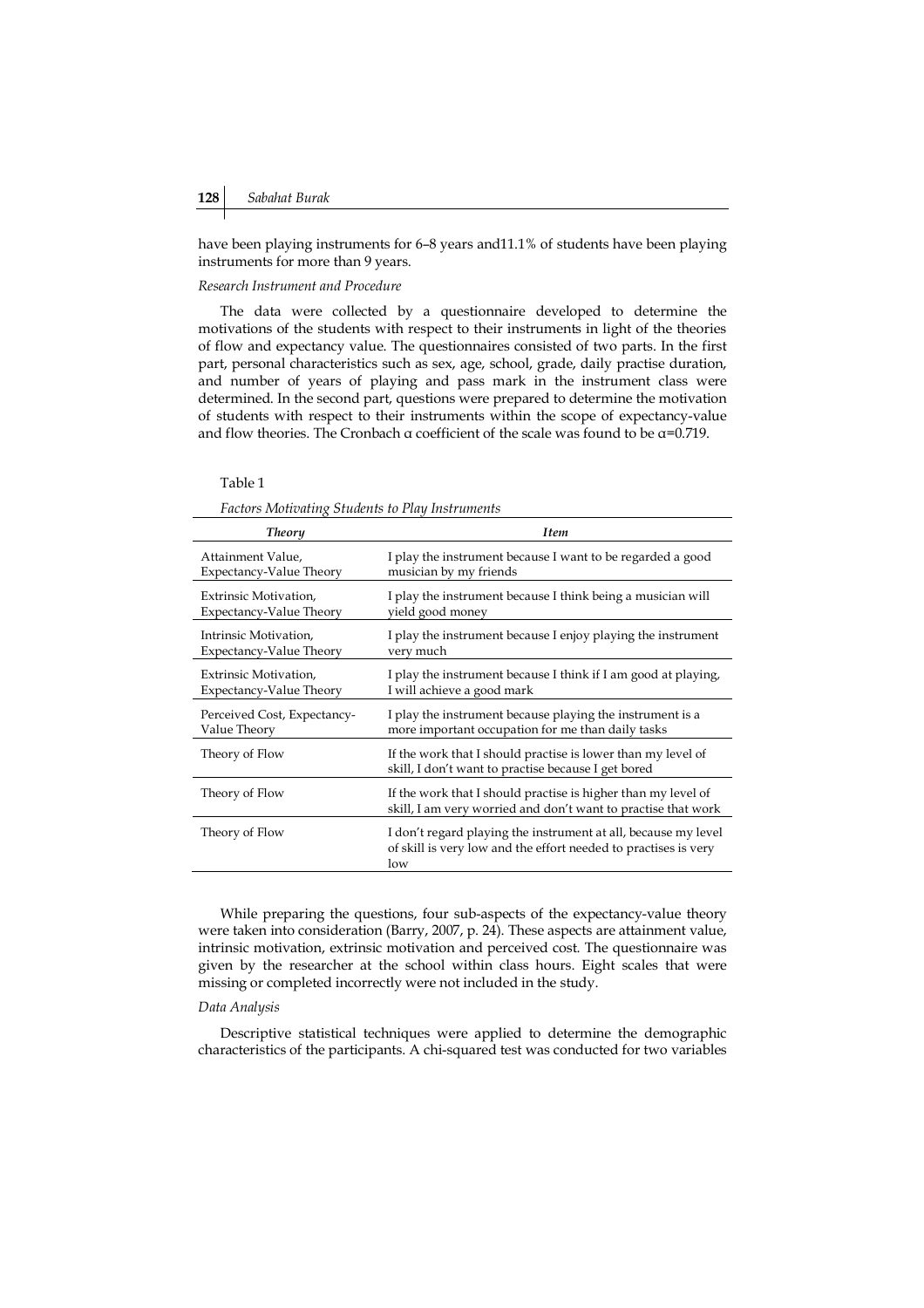to determine whether the students' answers varied according to personal variables such as sex, age, school, grade, daily practise duration and year of playing. This technique tests whether there is a significant relation between two categorical variables (Büyüköztürk, 2010, p. 148).

#### **Results**

Means and standard deviations of answers to the questionnaire items were calculated to determine which factors motivated students to play instruments the most. The item "I play the instrument because I enjoy playing instrument very much" had the highest point average (4.37) and was an intrinsic motivation element; the expression "I don't regard playing the instrument at all because both my level of skill is very low and the effort needed to practises is very low" was the element of the flow theory has and had the lowest point average (2.17).

The rate of responses of "I play the instrument because I want to be regarded as a good musician by my friends" was 47.4% for prospective teachers attending MAKU, 40.0% for students of FFA and 18.8% for Western Music Conservatory students. The rate of students answering "I agree" to the same expression was 25.3% for students of MAKU, 36.4% for students of FFA, 58.3% for students of TMC and 43.8% for students of the Western Music Conservatory. The variance observed for the answers of playing instruments to be regarded as a good musician by others was significant  $(\chi^2(6, N=190) = 13.263, p = .039)$ . No significant relations were found between answers and other variables (sex, age, grade, daily practise duration, number of years of playing).

The majority of students who practised for less than 1 hour per day agreed with the expression "I play the instrument because I enjoy playing the instrument very much" (72.3%). The rate increased to 88.9% for students who practised 1–2 hours a day and rose to 93.2% for students practicing 3 hours or more. According to the chisquared results of answers to the above expression, there was a significant difference with daily practise duration ( $\chi^2$  (6, N=190)=18.521, p= .005). No significant relation was found between answers to this question and other variables (sex, age, grade, school, number of years of playing).

Considering the sample of females, 16.8% selected the expression "I play the instrument because I think if I am good at playing I think I will achieve a good mark," 27.7% answered "I slightly agree" and 55.4% answered "I agree." Considering the sample of males, 30.3% answered the same expression with "I don't agree," 16.9% answered "I slightly agree," and 52.8% answered "I agree." Answers to this expression differed significantly according to sex ( $\chi^2$  (2, N=190) =6.256 p= .044). No significant relations were found between answers to this question and other variables (school, age, grade, daily practise duration, number of years of playing).

The rate of the answers of "I don't agree" for "I play the instrument because I think being a musician will yield good money" was 40.0% for prospective teachers attending MAKU, 21.8% for students of FFA, 8.3% for students of TMC, and 18.8% for Western Music Conservatory students. While students of FFA provided the answer "I agree" at a rate of 52.7%, students of Western Music Conservatory and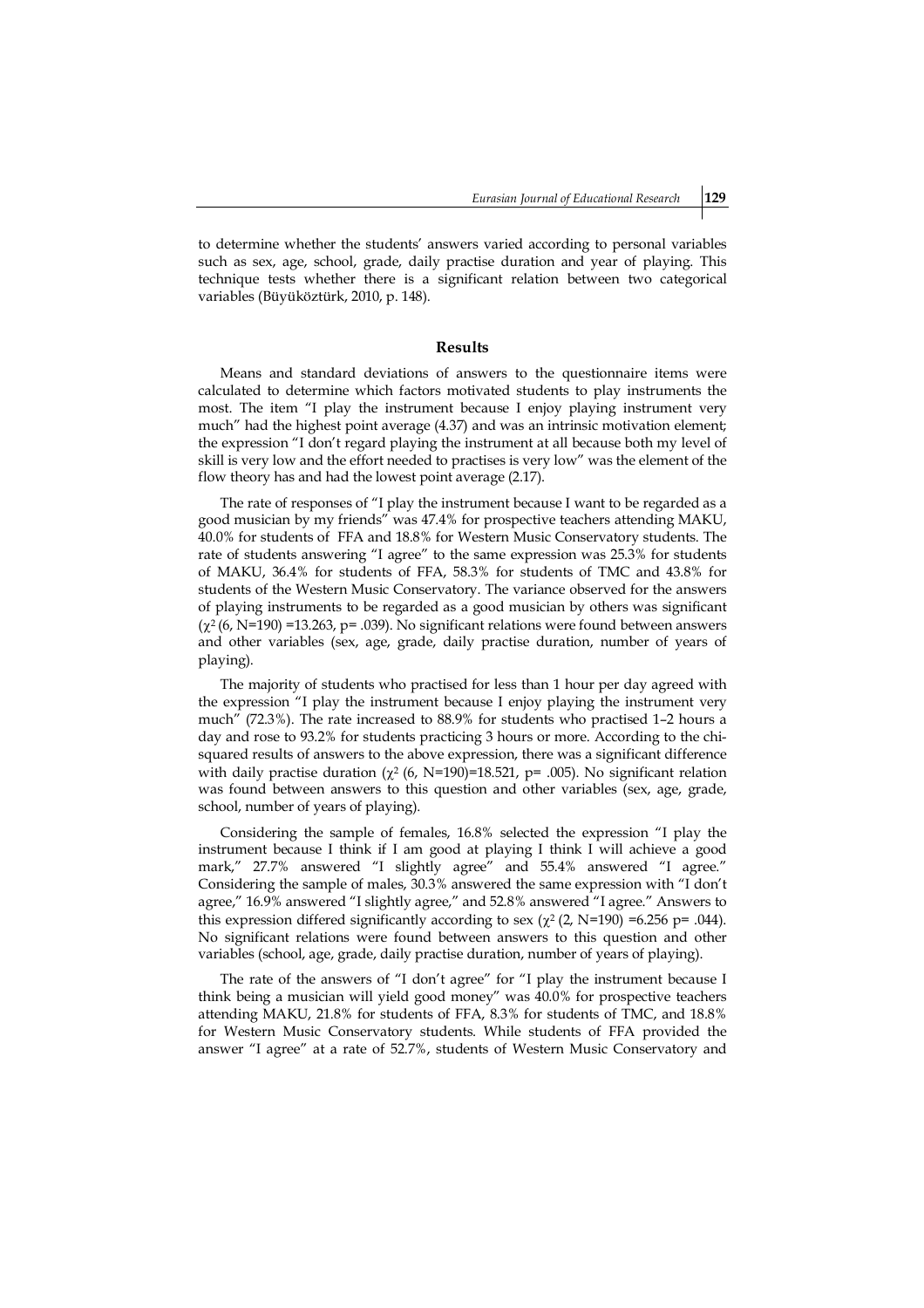TMC gave an answer of "I slightly agree" with a rate of 50%. A significant difference was found by the schools of students thinking that the reason for playing an instrument was the good income  $(\chi^2$  (6, N=190) =18.521, p= .005). No significant relation was found between the answers to this question and other variables (sex, age, grade, daily practise duration, number of years of playing).

Students practising for less than 1 hour per day provided the answer "I don't agree" for the expression of "I play the instrument because playing the instrument is a more important occupation for me than daily tasks" at a rate of 25.5%, 40.4% of students gave the answer "I slightly agree," and 34.X% gave the answer of "I agree." The rate of students practising for 1–2 hours a day for the same expression was 71.7% and the rate of students practising for 3 hours or more for the same expression was 65.9%. Answers to the expression "I play the instrument because playing the instrument is a more important occupation for me than daily tasks" show significant differences according to daily practise duration  $(\chi^2(4, N=190) = 20.319, p = .000)$ .

We now examine the results according to grade of students; 72.7% of grade 1 students, 60.6% of grade 2 students, 63.3% of grade 3 students and 41.2% of grade 4 students provided the answer "I agree" to the expression "I play the instrument because playing the instrument is a more important occupation for me than daily task." The difference between answers to this expression was found to be significant  $(\chi^2$  (6, N=190) =18.246, p= .006). For students practising less than 1 hour per day, 61.7% gave the answer "I agree" for the expression "If the work that I should practise is lower than my level of skill, I don't want to practise because I get bored." The corresponding rate was 41.4% for students practising 1–2 hours a day and 38.6% for students practising for 3 hours or more each day. Based on the results of the chisquared test for the answers of the above expression, the answers showed significant differences according to daily practise duration  $(\chi^2/6, N=190)$  =12.521 p= .005). No significant relation was found between other variables (sex, age, grade, school, number of years of playing) and answers to this question. The rate of students providing the answer "I don't agree" for the expression "If the work that I should practise is higher than my level of skill, I am very worried and don't want to practise that work" was 30.5% for prospective teachers attending MAKU, 36.4% for students of FFA, 66.7% for students of TMC and 62.5% for students of the Western Music Conservatory. These differences were significant  $(\chi^2 (6, N=190) = 14.882 \text{ p} = .022)$ .

Students practising for less than 1 hour a day gave the answer "I agree" for the expression "If the work that I should practise is higher than my level of skill, I am very worried and don't want to practise that work" at a rate of 59.6%; students that practised more than 3 hours per day gave the answer "I don't agree" at a rate of 61.4%. Pursuant to the results of the chi-squared test for the answers of the above expression, the answers of students differed significantly according to daily practise duration  $(\chi^2 (4, N=190) = 20.835, p = .000)$ .

Students who had played an instrument for 9 or more years gave the answer "I don't agree" at a rate of 76.2% for the expression "If the work that I should practise is higher than my level of skill, I am very worried and don't want to practise that work." A corresponding rate of 14.3% students provided the answer "I agree," students playing for 3–5 years gave the answer "I agree" at a rate of 37.9% and students playing for 6–8 years gave the answer "I agree" at the rate of 40.8%. The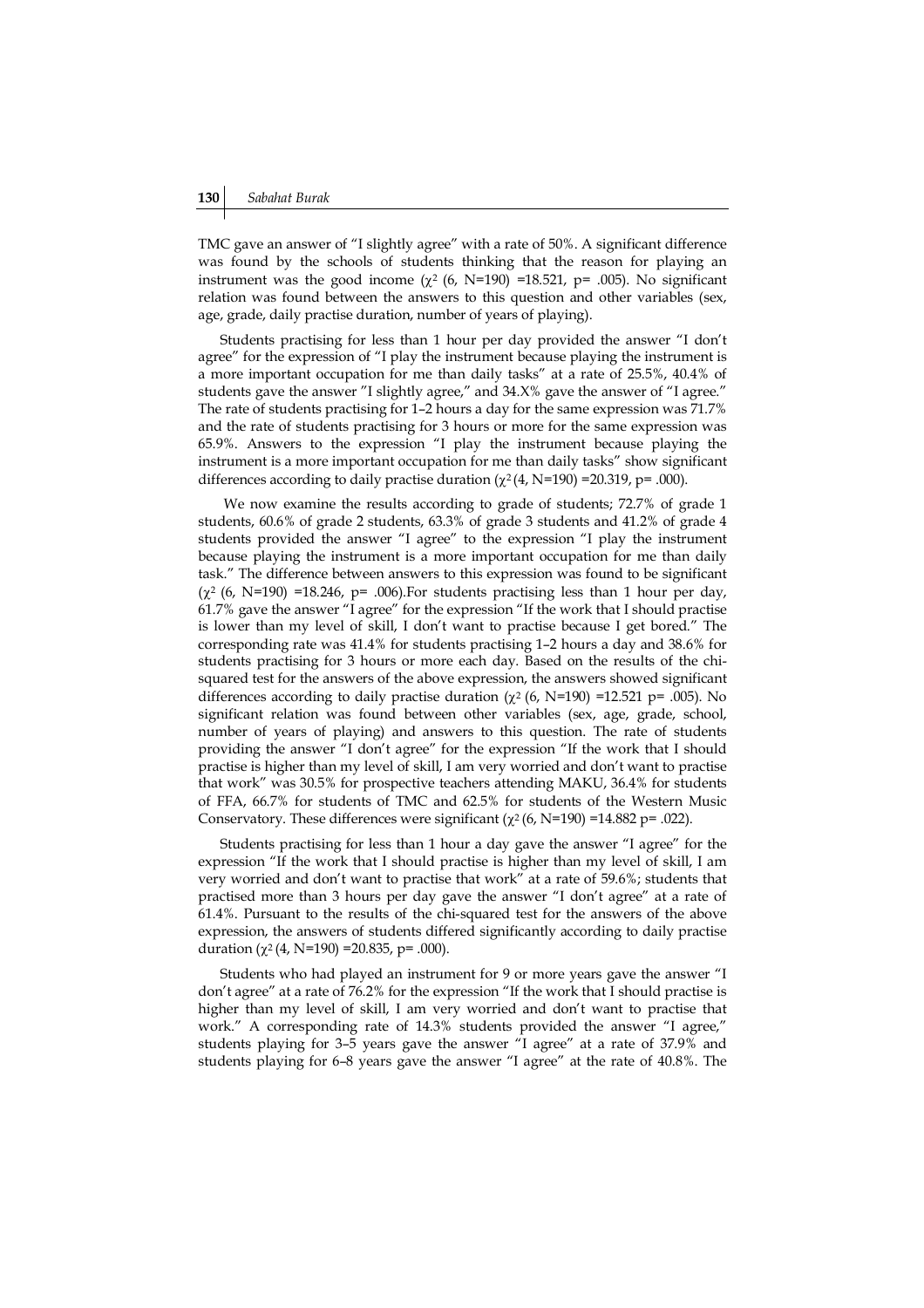answers to the above expression showed significant difference according to the number of years that the students had been playing an instrument ( $\chi^2$  (6, N=190)  $=14.490$ , p= .025).

# **Discussion and Conclusion**

Answers to the questionnaire about motivation showed significant differences based on the personal characteristics of the students. The answer "I agree" for students in the Turkish music conservatory for the expression "I play the instrument because I want to be regarded as a good musician by my friends" (the element of attainment value) was calculated to be significantly higher than the corresponding fractions of students from other schools who responded similarly. Attainment value is related to the importance that a person attaches to a task (O'Neill  $\&$  Mcpherson, 2002). Based on these results, students of Turkish music wanted to be regarded as a good musician by their friends in terms of social and cultural structure of the school.

The answer of "I agree" for the expression "I play the instrument because I enjoy playing the instrument very much" (an element of intrinsic motivation) for students practising for 3 hours or more each day was calculated to be given significantly more frequently than other answers. Intrinsic motivation is defined as a pleasure that derives from making music (O'Neill & Mcpherson, 2002). Based on this result, a student enjoying practising will carry on practising to sustain this pleasure. This result shows parallelism with the findings of Schmidt (2005), who found that performance and effort are related to self-concept and intrinsic motivation in his study on the relationships among motivation, performance achievement and musical experience. Moreover, practise time was found to be primarily related to intrinsic motivation.

Answers of "I agree" of female students for the expression "I play the instrument because I think if I am good at playing, I will achieve a good mark" (an element of extrinsic motivation) occurred significantly more frequently than similar answers from male students. This result does not support the findings of Rusillo and Arias (2004), whose research concluded that female students developed lower extrinsic motivation than male students in their study when they examined academic success and sex relations.

40% of MAKU students gave the answer of "I don't agree" for the expression of "I play the instrument because I think being a musician will yield good money in the future" (an extrinsic motivation element). FFA students answered similarly at a rate of 52.7%. Extrinsic motivation relates to students practising for extrinsic reasons, such as future targets and career preferences (O'Neill & McPherson, 2002). It is observed that students of the faculty of education that did not have the goal of earning money from playing the instruments provided the answer "I don't agree" mostly for this expression. In addition, students in the department of music planning to earn money by playing the instrument mostly gave the answer "I agree" for the same expression.

Considering answers to the expression "I play the instrument because playing the instrument is a more important occupation for me than daily tasks" as being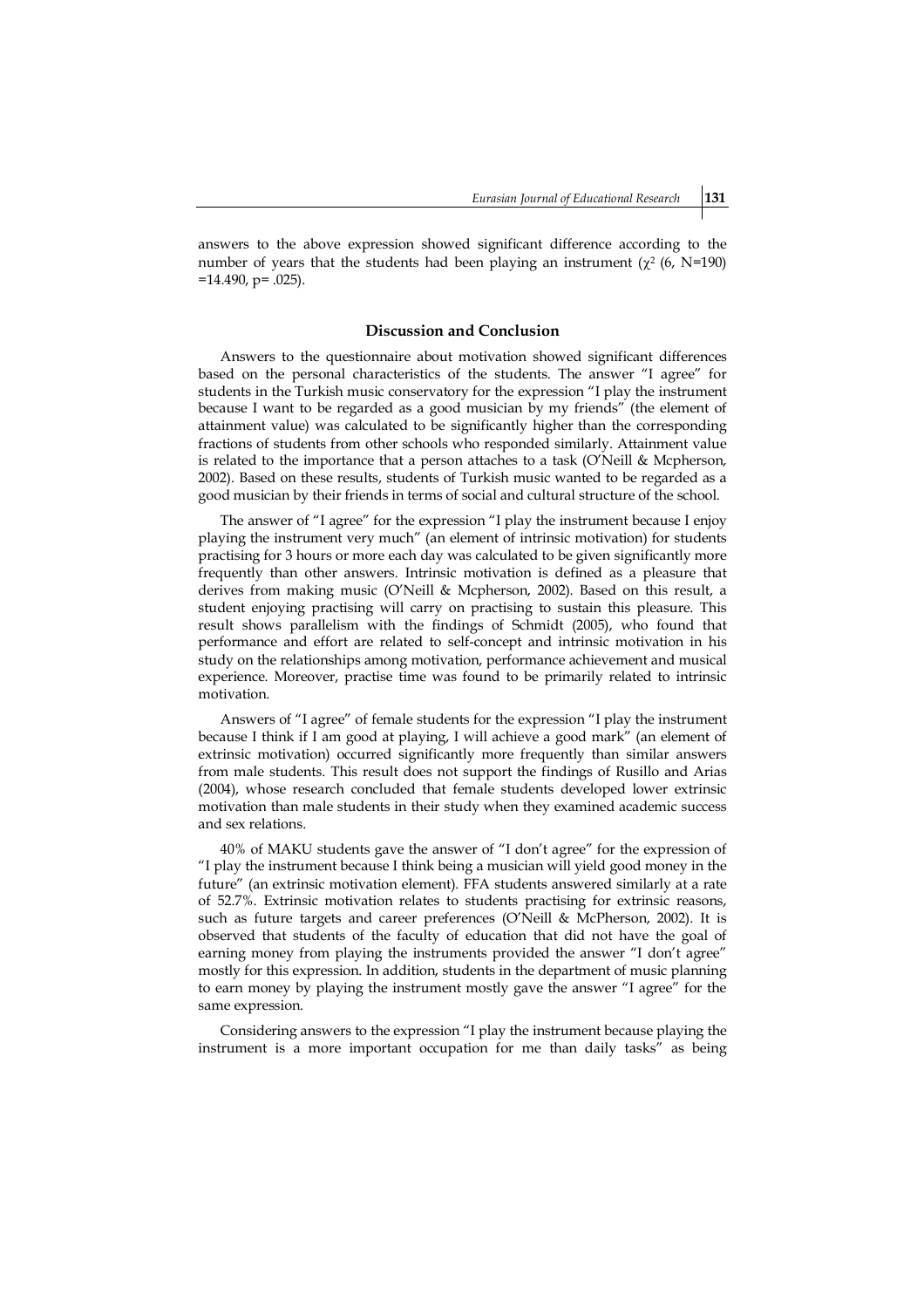elements of perceived cost, positive answers to the expression increased as the duration of daily practise increased and reduced as the students got older. Perceived cost is related to the extent of preference of students for playing instruments at that moment and coping with the difficulties (Barry, 2007). Accordingly, additional practise rather than completing other tasks can be considered a usual outcome. In addition, reduction of answers of the same expression for lower-grade students can be interpreted a reduction in motivation as the students get older.

Answers to the expression "If the work that I should practise is lower than my level of skill, I don't want to practise because I get bored" varied according to the duration of daily practise. It is possible to draw the conclusion that the reason behind the minimal practise of students can be due to a mismatch between ability levels and assigned work. Over two thirds (66.7%) of students of Turkish music provided the answer "I don't agree" to the expression "If the work that I should practise is higher than my level of skill, I am very worried and don't want to practise that work" and 44.2% of students of the faculty of education gave the answer "I agree." One can conclude that students in the Turkish music conservatory achieved a better balance between skill and challenge. Again, it is seen that answers of the same expression differed according to the daily practise duration of the students. Accordingly, 61.4% of students practising for 3 hours or more each day gave the answer "I don't agree" and 59.6% of students practising for less than 1 hour gave the answer "I agree." One can conclude that the balance between skill and challenge and flow significantly affects daily the practise durations of the students. Students who had been practising for 9 years or more gave the answer "I don't agree" at a rate of 76.2% and 41.9% of students practising for 0–2 years gave the answer "I agree." Concern diminishes with additional years of playing and the balance between skill and challenge improves.

The following recommendations can be presented in accordance with the results of this study:

Instrument educators should observe levels of their students to motivate them and to increase daily practise duration and success. Educators should be careful about instructing works in accordance with the levels of their students. Intrinsic motivation mechanisms of theory of flow are an important step in this flow process. Even if the teacher determines a workload convenient for the level of a student, selfregulation, self-control, concentration, awareness and motivation may affect the processes of learning and teaching adversely. For this reason, the theory imposes the task of achieving a balance between the motivation of the student and the individual and social different motivation sources to affect this motivation beyond choosing the correct repertoire in practice (Özmenteş, 2010). In addition, due to the reasons discussed above, knowledge about how students can be motivated is required. Studies on motivation for instruments and music education should be sustained, the relation between motivation level and instrument performance should be analysed and studies and research about reflections of other motivation theories for instrument education should be conducted. Socio-cultural variables to direct motivation sources of students should furthermore be determined. Qualitative research methodologies for music/instrument education research should be developed and employed. The subject of "musician psychology" should be addressed during the process of teacher/academician education.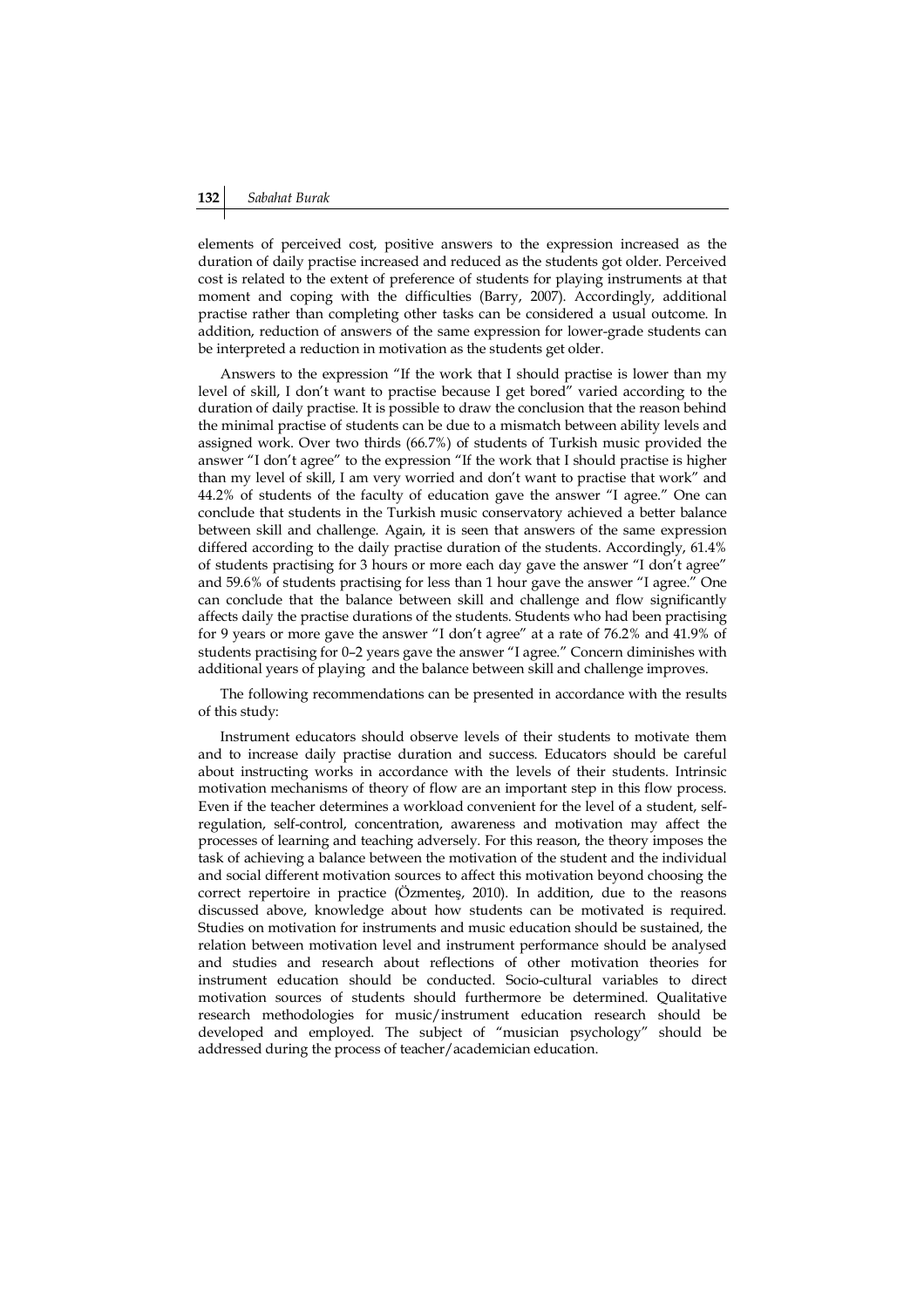# **References**

- Açıkgöz, K.Ü. (2005). *Etkili öğrenme ve öğretme* [Effective learning and teaching]. İzmir: Eğitim Dünyası Yayınları.
- Büyüköztürk, Ş. (2010). *Sosyal bilimler için veri analizi el kitabı.* [Data analysis handbook for social sciences]. Ankara: Pegem Akademi.
- Barry N. (2007).Motivating the reluctant student. *American Music Teacher* 4, 23-27.
- Bandura, A. (1997). *Self efficacy: The exercise of control*. New York: W.H. Freeman.
- Byrne, C., MacDonal R. & Carlton L. (2003). Assessing creativity in musical compositions: Flow as an assesment tool. *British Journal of Music Education*, 20 (3), 277-290.
- Csikszentmihalyi M. (1975). *Beyond boredom and anxiety*. San Francisco CA: Jossey-Bass.
- Csikszentmihalyi M. & Larson R. (1984). *Being adolescent: Conflict and growth in the teenage years.* New York: Basic Books.
- Csikszentmihalyi M. & Csikszentmihalyi I.S. (1988). *Optimal experience psychological studies of flow in conciousness*. New York: Cambridge University Pres.
- Csikszentmihalyi M. (1990). *Flow.* New York: Harper &Row.
- Custodero, L. A. (1999). Constructing musical understandings: The cognition-flow interface. *Bulletin of the Council for Research in Music Education,* 142, 79–80.
- Custodero L. A. (2005). Observable indicators of flow experience: A developmental perspective on musical engagement in young children from infancy to school age. *Music education Research* 7(2), 185–209.
- Jackson, S.A. & Marsh, H. (1996). Development and validation of a scale to measure optimal experience: The flow state scale. *Journal of Sport and Exercise Psychology*, 18 (1), 17–35.
- McPherson, G.E. (2000). Commitment and Practice: Key ingredients for achievement during the early stages of learning a musical instrument. *Bulletin of the Council for Research in Music Education,* 147, 122–127.
- O'Neill S. A.(1999). Flow theory and the development of musical performance skills. *Bulletin of the Council for Research in Music Education,* 141, 129–134.
- O'Neill S.A. &McPherson G.E. (2002). Motivation. In R. Parncutt and G. McPherson(Eds.) *The Science and Psychology of Music Performance: Creative Strategies for Teaching and Learning*, (pp. 31–46). New York: Oxford University Press.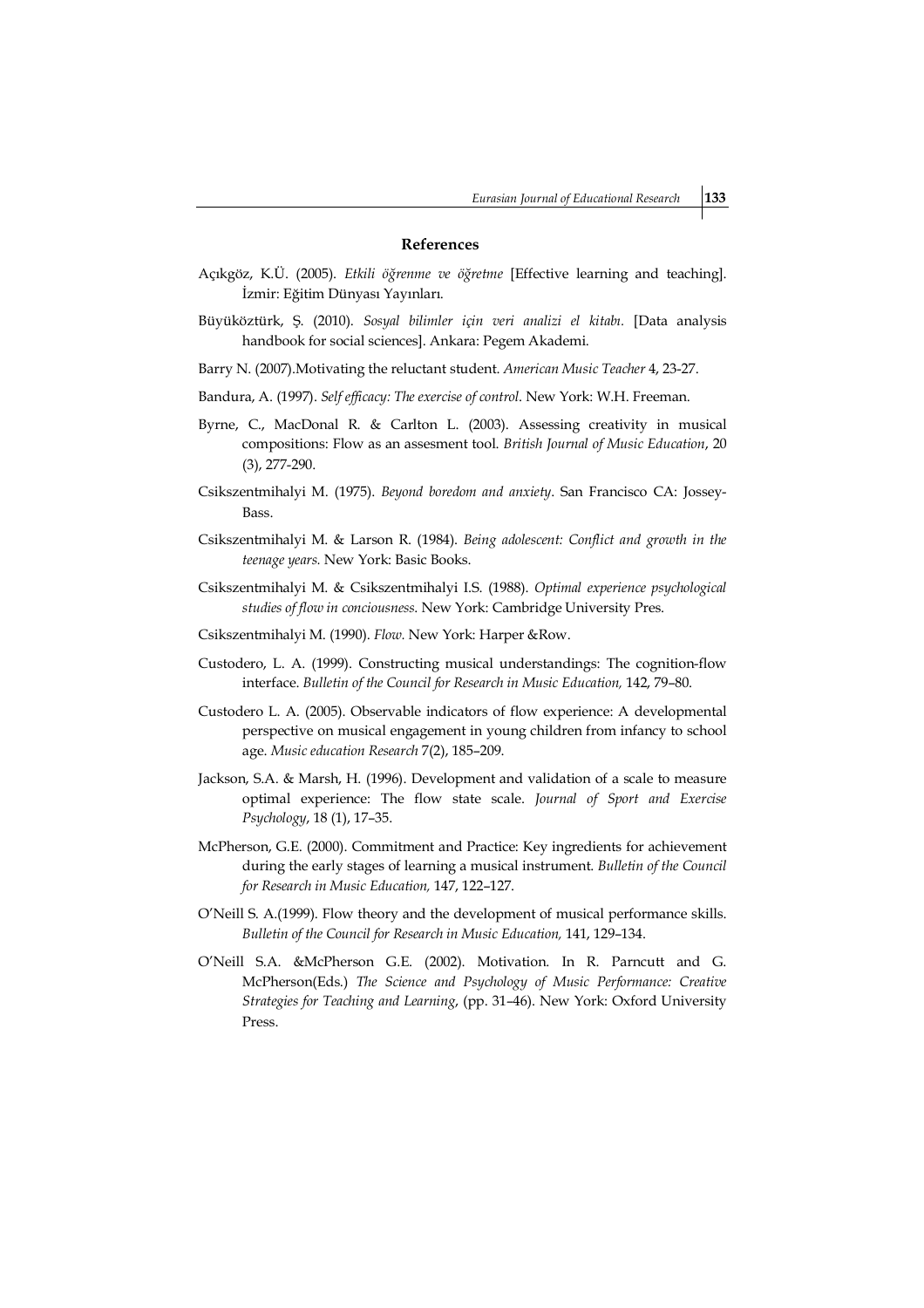- Özmenteş G. (2010). *Müziksel Kimlik Gelişiminde Güdüsel ve Sosyal Psikolojik Etkenler* (The motivational and socio-physcological factors in the development of musical identity).*18. EAS Congress* : (pp. 370-380). Bolu, Turkey.
- Özşahin N. (2003). *Lise öğrencilerinin günlük yaşamdaki akış deneyimlerinin incelenmesi* [Investigation of flow experiences of high school students in daily lives]. Unpublished thesis, Ankara Üniversitesi Eğitim Bilimleri Enstitüsü, Ankara.
- Pintrich, P.R., & Schunk, D. H. (1996). *Motivation in Education: Theory, Research and Applications.* Englewood Cliffs, NJ: Prentice Hall.Eccles, J. S.
- Rusillo, M.T.C.&Arias, P.F.C. (2004). Gender differences in academic motivation of secondary school students. *Electronic Journal of Research in Educational Psychology, 2(1), 97-112.*
- Schmidt C.P. (2005). Relations among motivation, performance achievementand music experience variables in secondary instrumental music students. *Journal of Reseach in Music Education,* 53(2), 134-147.
- Scheibe L.E. (1970). *Beliefs and Values*. New York: Holt, Rinehart.&Winston.
- Wigfield. A. (1994). Expectancy-value theory of achievement motivation: A developmental perspective. *Educational Psychology Review, 6, 49–78.*
- Wigfield A. &Eccles J. (1992).The development of achievement task values: A theoretical analysis. *Developmental Review,* 12, 265–310.
- Wigfield A. &Eccles J.S. (2000). Expectancy-Value theory of achievement motivation *Contemporary Educational Psychology, 2, 68-81.*

# **Çalgı Eğitiminde Motivasyon: Beklenti-Değer ve Akış Kuramları Perspektifinde bir İnceleme**

# **Atıf**

Burak, S. (2014). Motivation for instrument education: A Study with the perspective of expectancy-value and flow theories, *Eurasian Journal of Educational Research,*  55, 123-136. http://dx.doi.org/10.14689/ejer.2014.55.8

# **Özet**

*Problem Durumu:* Genellikle bireysel dersler şeklinde gerçekleşen çalgı eğitimi sürecinde, çalgılarını çalmaya ya da çalışmaya yönelik isteklilik (güdü) duymayan öğrenciler çalgı eğitimcileri tarafından sıklıkla karşılaşılan bir sorundur. Öğrencileri çalgılarına güdüleyen etmenlerin bilinmesi çalgı eğitimcileri açısından doğru öğretim yöntem ve yaklaşımları geliştirmeleri açısından yararlı sonuçlar doğuracaktır. İlgili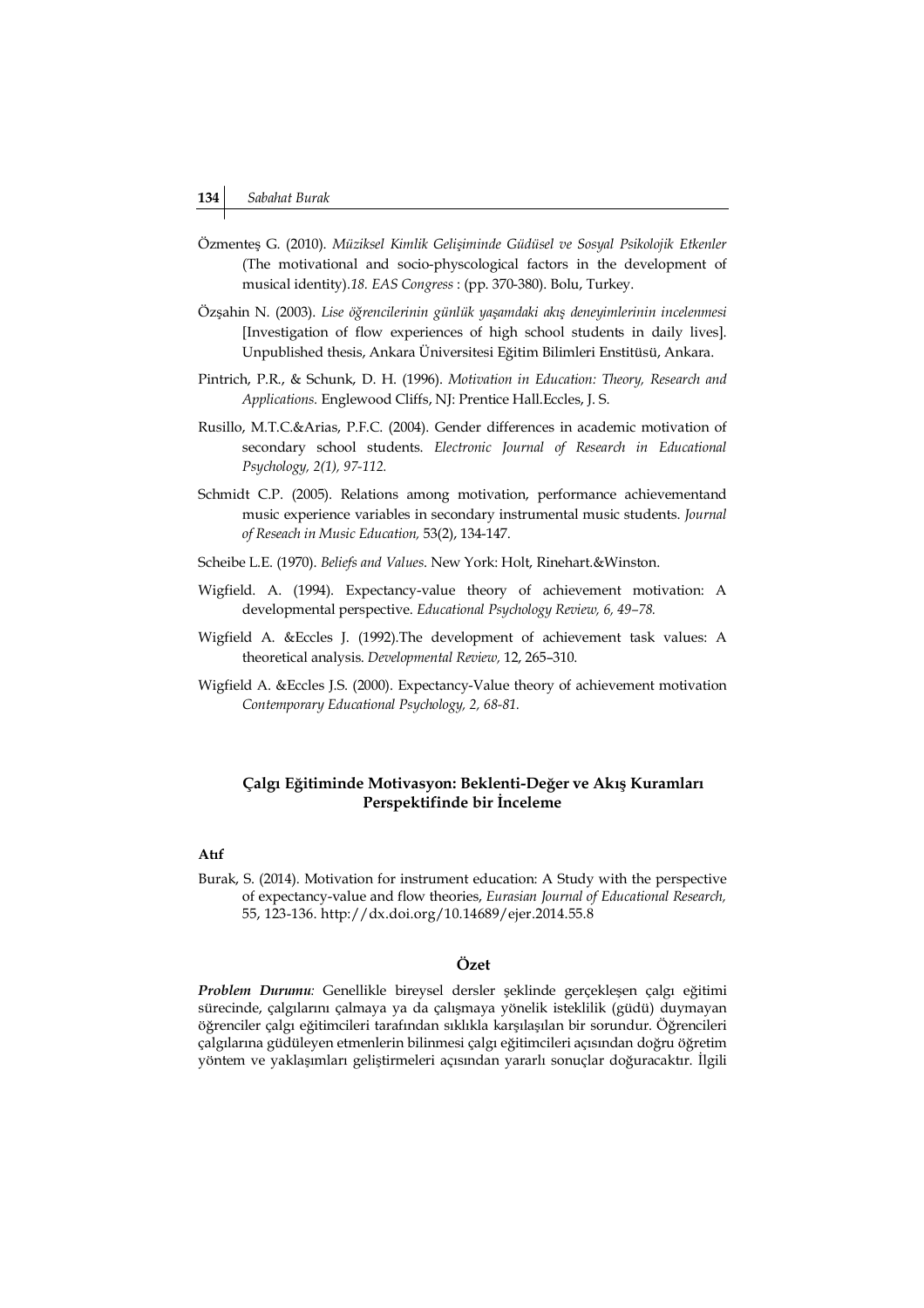alanyazın incelendiğinde öğrencileri çalgılarına güdüleyen etmenlerin bazı güdü kuramları perspektifinde el alındığı görülmektedir. Bu kuramlardan biri olan beklenti değer kuramına göre bir kişinin bir işteki seçimi, gösterdiği performans ve çabasını, o kişinin o işi ne kadar iyi yapabileceğine yönelik algısı ile aynı işe ne kadar değer verdiği belirlemektedir. Beklenti-değer kuramında beklenti, o davranışın amaca ulaştırma olasılığı, değer ise o amacın önem derecesidir. Bu kurama göre bireyler, çeşitli seçenekleri değerlendirebilir, birbirleri ile karşılaştırabilir, sonunda kendi değer verdiği ve gerçekleşme olasılığı en yüksek olan işi seçebilir. Çalgı eğitiminde güdü kuramları incelendiğinde karşımıza çıkan bir başka kuram olan akış kuramında ise yapılacak işin algılanan güçlük derecesi ile kişinin kendi yeteneğinin o işi başarmaya yönelik yeterliği arasındaki dengenin sağlanması gerekmektedir. Eğer görev çok kolay ve beceri düzeyi çok yüksek ise can sıkıntısı başlayacaktır. İş çok zor ve beceri düzeyi çok düşük ise kaygı ile sonuçlanacaktır. Eğer hem iş kolay hem de yetenek düzeyi düşük ise öğrencide ilgisizlik başlayacaktır. Eğer işin güçlük düzeyi yüksek ve beceri düzeyi de yüksek ise akış gerçekleşecektir.

*Araştırmanın Amacı:* Bu araştırmada öğrencileri çalgılarına güdüleyen etmenler beklenti-değer ve akış kuramları perspektifinden açıklanmaya çalışılmıştır. Ayrıca bu etmenlerin öğrencilerin okudukları okul, cinsiyet gibi değişkenleri ile olan ilişkilerinin belirlenmesi amaçlanmıştır.

*Araştırmanın Yöntemi:* Bu araştırma, Akdeniz Bölgesi'nde mesleki müzik eğitimi veren kurumlarda okumakta olan toplam 190 öğrenci üzerinde gerçekleştirilmiştir. Araştırmada veriler, öğrencilerin beklenti değer ve akış kuramları perspektifinde çalgılarına yönelik motivasyonlarını belirlemek amacı ile geliştirilmiş olan anket ile toplanmıştır. Çalışma grubundaki öğrencilerin demografik özelliklerinin belirlenmesi amacı ile betimsel istatistik tekniklerine başvurulmuştur. Öğrencilerin ankete verdikleri yanıtların cinsiyet, yaş, okul, sınıf, günlük çalışma süresi, çalgı çalma yılı gibi kişisel değişkenlerine göre farklılaşıp farklılaşmadığını belirlemek üzere iki değişken için ki kare testi uygulanmıştır.

*Araştırmanın Bulguları:* Araştırma sonuçlarından öğrencilerin motivasyon anketine verdikleri yanıtların onların bazı kişisel özelliklerine göre anlamlı farklılıklar gösterdiği anlaşılmıştır. Buna göre bir elde etme değeri (attainment value) öğesi olan "çalgı çalıyorum çünkü diğer arkadaşlarım tarafından iyi bir müzisyen olarak görülmek istiyorum" ifadesine Türk Müziği Konservatuarı öğrencilerinin verdikleri katılıyorum yanıtlarının diğer okullarda okumakta olan öğrencilere göre anlamlı derecede yüksek olarak hesaplandığı anlaşılmıştır. Bir içsel motivasyon öğesi olan " çalgı çalıyorum çünkü çalgı çalmaktan büyük bir keyif alıyorum" ifadesine günlük çalışma süreleri 3 saat ve üzeri olan öğrencilerin verdikleri katılıyorum yanıtları diğerlerine göre anlamlı oranda yüksek olarak hesaplanmıştır. Dışsal motivasyon öğesi olan "çalgı çalıyorum çünkü çalgımda başarılı olursam iyi bir not alabilirim diye düşünüyorum" ifadesine kız öğrencilerin verdikleri katılıyorum yanıtlarının erkek öğrencilere göre anlamlı derecede yüksek olarak bulunmuştur. Yine bir dışsal motivasyon öğesi olan "çalgı çalıyorum çünkü müzisyenliğin bana ileride iyi bir gelir getireceğini düşünüyorum" ifadesine müzik öğretmeni adaylarının % 40'ının katılmıyorum, Güzel Sanatlar Fakültesi öğrencilerinin ise %52,7'sinin katılıyorum yanıtını verdikleri anlaşılmaktadır. Verilen değer (perceived cost), öğesi olan "çalgı çalıyorum çünkü çalgı çalmak benim için günlük işlerden çok daha önemli bir